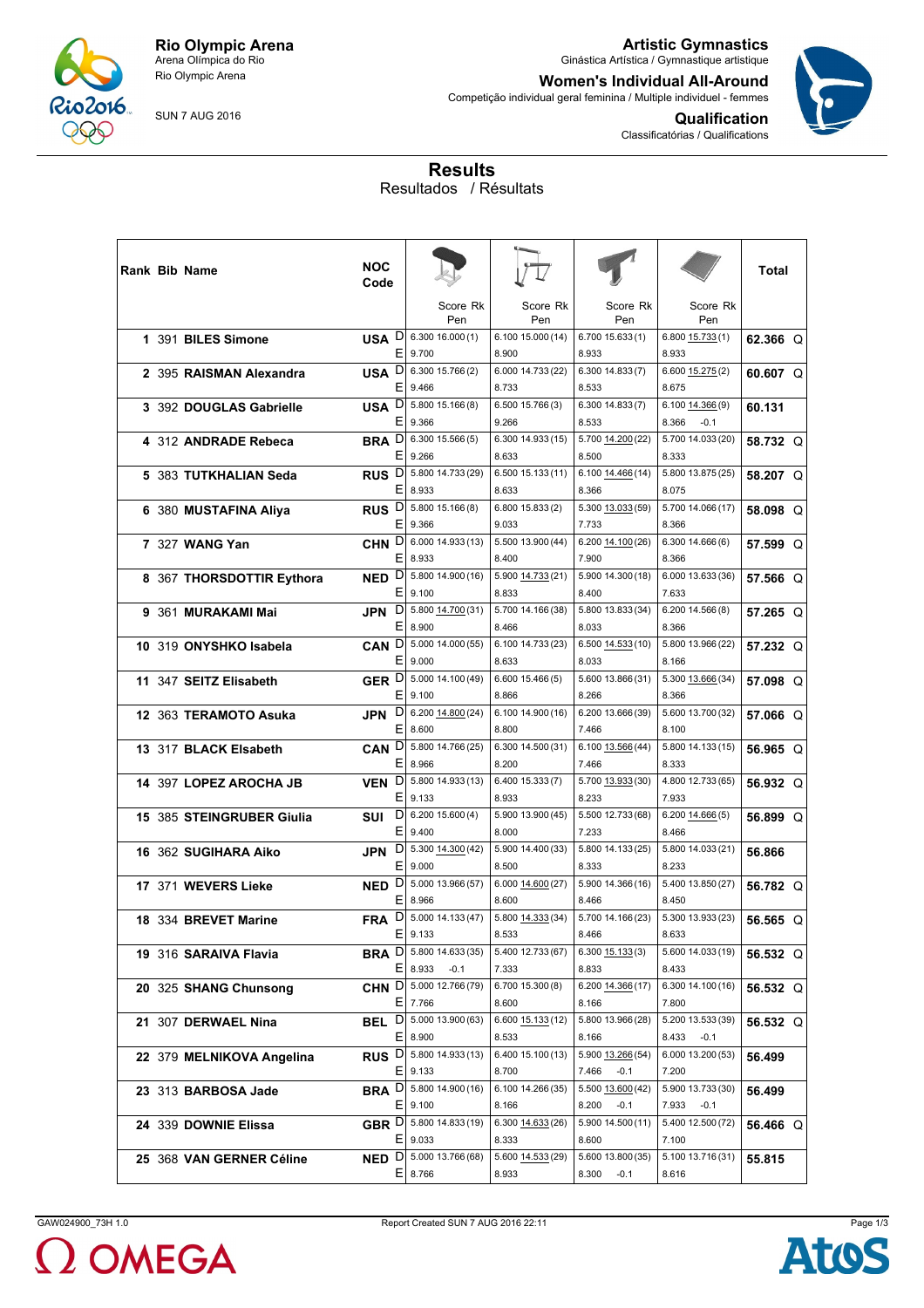

Rio Olympic Arena

SUN 7 AUG 2016

**Artistic Gymnastics** Ginástica Artística / Gymnastique artistique

**Women's Individual All-Around** Competição individual geral feminina / Multiple individuel - femmes



**Qualification** Classificatórias / Qualifications

## **Results** Resultados / Résultats

|  | Rank Bib Name             | NOC<br>Code      |        |                                                  |                            |                                      |                                      | Total      |
|--|---------------------------|------------------|--------|--------------------------------------------------|----------------------------|--------------------------------------|--------------------------------------|------------|
|  |                           |                  |        | Score Rk<br>Pen                                  | Score Rk<br>Pen            | Score Rk<br>Pen                      | Score Rk<br>Pen                      |            |
|  | 26 337 VANHILLE Louise    | <b>FRA</b>       | D<br>Е | 5.000 13.966 (57)<br>8.966                       | 6.300 14.866 (17)<br>8.566 | 5.500 13.633 (40)<br>8.133           | 5.100 13.300 (45)<br>8.200           | 55.765 Q   |
|  | 27 355 FERLITO Carlotta   | <b>ITA</b>       | D<br>Е | 5.800 14.300 (42)<br>8.600<br>$-0.1$             | 5.600 14.033 (42)<br>8.433 | 5.900 13.233 (56)<br>7.333           | 5.500 14.033 (18)<br>8.533           | 55.599 Q   |
|  | 28 346 SCHEDER Sophie     | GER <sup>D</sup> | E.     | 5.000 13.966 (57)<br>8.966                       | 6.600 15.433 (6)<br>8.833  | 5.300 12.933 (62)<br>7.633           | 5.100 13.266 (47)<br>8.166           | 55.598 Q   |
|  | 29 356 FERRARI Vanessa    | <b>ITA</b>       | D<br>Ε | 5.800 14.533 (37)<br>8.733                       | 5.800 13.866 (47)<br>8.066 | 4.900 12.000 (75)<br>7.100           | 6.200 14.866 (3)<br>8.666            | $55.265$ O |
|  | 30 340 FRAGAPANE Claudia  | GBR D            | Е      | 5.800 14.766 (25)<br>8.966                       | 5.700 12.533 (69)<br>6.833 | 6.500 13.400 (48)<br>6.900           | 6.200 14.333 (11)<br>8.133           | 55.032 R1  |
|  | 31 366 MORENO Alexa       | MEX <sup>D</sup> | EI     | 6.200 14.400 (40)<br>8.500<br>$-0.3$             | 5.300 13.333 (59)<br>8.033 | 5.400 13.300 (51)<br>7.900           | 5.900 13.833 (28)<br>7.933           | 54.866 R2  |
|  | 32 349 GOMEZ Ana Sofia    |                  | E.     | <b>GUA</b> D 5.800 $14.766(25)$<br>8.966         | 5.900 13.766 (51)<br>7.866 | 6.200 13.400 (47)<br>7.200           | 5.800 12.900 (62)<br>7.500<br>$-0.4$ | 54.832 R3  |
|  | 33 350 KOVACS Zsofia      | HUN <sup>D</sup> | Е      | 5.800 14.866 (18)<br>9.066                       | 6.300 14.733 (24)<br>8.433 | 5.300 12.233 (72)<br>6.933           | 5.500 12.766 (64)<br>7.266           | 54.598 R4  |
|  | 34 308 HERMANS Rune       | BEL              | ΕI     | $D$   5.300 13.133 (77)<br>7.833                 | 5.800 13.775 (50)<br>7.975 | 5.700 13.700 (38)<br>8.000           | 5.400 13.900 (24)<br>8.500           | 54.508     |
|  | 35 387 LARSSON Emma       | SWE D            | Е      | 5.300 14.066 (52)<br>8.866<br>$-0.1$             | 5.200 12.766 (65)<br>7.566 | 5.800 14.000 (27)<br>8.200           | 5.700 13.500 (42)<br>7.800           | 54.332     |
|  | 36 332 PEREZ Ana          | ESP D            | Ε      | 5.000 13.933 (61)<br>8.933                       | 5.900 13.633 (55)<br>7.733 | 5.600 13.600 (43)<br>8.000           | 5.600 13.133 (55)<br>7.533           | 54.299     |
|  | 37 376 MARTINS Filipa     | POR D            | E.     | 4.400 13.366 (75)<br>8.966                       | 5.600 13.666 (54)<br>8.066 | 5.600 13.833 (32)<br>8.233           | 5.300 13.433 (43)<br>8.133           | 54.298     |
|  | 38 303 GEBESHIAN Houry    | ARM D            | E.     | 5.000 14.016 (54)<br>9.016                       | 5.000 13.666 (53)<br>8.666 | 4.900 13.266 (53)<br>8.366           | 4.800 12.900 (61)<br>8.100           | 53,848     |
|  | 39 331 ELZEINY Sherine    | EGY D            | Е      | 5.000 13.766 (68)<br>8.766                       | 5.800 14.133 (40)<br>8.333 | 5.000 12.800 (66)<br>7.800           | 4.800 12.533 (69)<br>7.733           | 53.232     |
|  | 40 353 SAZONOVA Irina     | ISL              | EI     | $D $ 5.000 13.800 (67)<br>8.800                  | 5.800 13.500 (58)<br>7.700 | 5.200 12.900 (64)<br>7.700           | 5.200 13.000 (60)<br>7.800           | 53.200     |
|  | 41 372 McGREGOR Courtney  | NZL.             | D<br>Е | 5.800 14.666 (33)<br>8.866                       | 5.200 12.433 (70)<br>7.233 | 5.600 13.000 (61)<br>7.400           | 5.300 13.066 (57)<br>7.766           | 53.165     |
|  | 42 389 YILMAZ Tutya       | TUR <sup>D</sup> | Е      | 5.000 13.733 (70)<br>8.733                       | 4.900 12.166 (74)<br>7.266 | 6.300 14.500 (13)<br>8.200           | 5.200 12.733 (66)<br>7.633<br>$-0.1$ | 53.132     |
|  | 43 305 ECKER Lisa         |                  |        | AUT D 5.000 14.100 (49)<br>$E$ 9.100             | 5.200 12.200 (73)<br>7.000 | 5.600 13.400 (46)<br>7.800           | 5.500 13.266 (48)<br>7.766           | 52.966     |
|  | 44 373 AMADO Isabella     |                  |        | PAN D 5.000 13.900 (63)<br>$E$ 8.900             | 4.900 12.733 (66)<br>7.833 | 5.600 13.333 (49)<br>7.733           | 5.400 12.866 (63)<br>7.466           | 52.832     |
|  | 45 386 MOKOSOVA Barbora   |                  |        | SVK D 5.000 13.933 (61)<br>$E$   8.933           | 5.300 13.800 (49)<br>8.500 | 5.100 12.033 (74)<br>6.933           | 4.800 13.033 (59)<br>8.233           | 52.799     |
|  | 46 336 LECHENAULT Oreane  |                  |        | FRA D 5.000 12.300 (81)<br>$E$   7.600 -0.3      | 6.100 13.166 (60)<br>7.066 | 5.800 13.633 (41)<br>7.833           | 5.200 13.666 (33)<br>8.466           | 52.765     |
|  | 47 390 KYSLA Angelina     |                  | E.     | UKR D 5.000 13.958 (60)<br>8.958                 | 5.600 12.533 (68)<br>6.933 | 5.600 12.666 (69)<br>7.166<br>$-0.1$ | 5.200 13.066 (56)<br>7.966<br>$-0.1$ | 52.223     |
|  | 48 330 VIDIAUX Marcia     |                  |        | <b>CUB</b> $D   6.000 13.433(74)$<br>$E$   7.433 | 5.400 13.825 (48)<br>8.425 | 5.000 11.700 (76)<br>6.700           | 5.600 13.066 (58)<br>7.466           | 52.024     |
|  | 49 375 JURKOWSKA-KOWALSKA |                  |        | <b>POL</b> $D  5.400 14.466(39)$<br>$E$ 9.066    | 4.400 11.700 (76)<br>7.300 | 5.100 12.333 (71)<br>7.233           | 5.200 13.300 (46)<br>8.100           | 51.799     |
|  | 50 374 ORREGO Ariana      |                  |        | PER D 5.000 14.066 (52)<br>$E$ 9.066             | 5.200 11.833 (75)<br>6.633 | 5.100 12.733 (67)<br>7.633           | 5.100 13.166 (54)<br>8.066           | 51.798     |